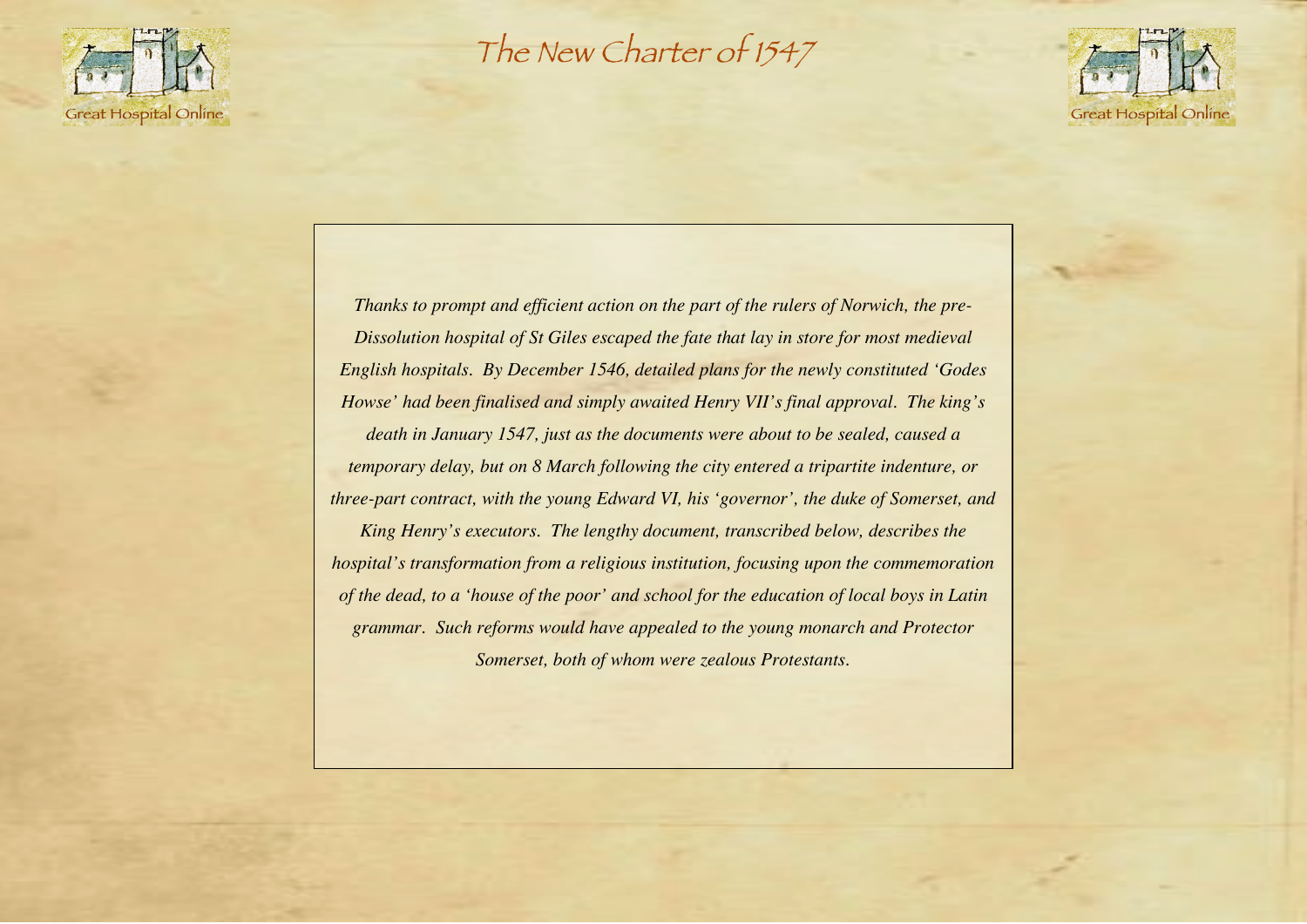## The Grant of the Hospitall of St Giles

**This Indenture trypartited indented made** the Eight day of March in the First yeare of the reigne of our Sovereigne Lord Edward the Sixt, by the grace of God of England, France & Ireland Kinge, defender of the faith & of the Church of England & Ireland in earth the supreame head, **Betweene** the same Kinge, on the first party, and the right honorable prince Edward, duke of Sommerset, uncill and Counsellor to our said Sovereigne Lord, Governor of his gratious person and Lord protector of his highnes Realmes and dominions, The reverend Father in God Thomas, Archbishoppe of Canturbury, Sir William Pawlett, Knight of the most honerable order of the garter, Lord St John and greate Master of the Kings most honerable howsehould, Sir John Russell, Knight of the same most honerable order of the garter, Lord Russell and Lord privy seale, Sir John Dudley, Knight of the same most honerable order of the garter, Earle of warwicke and great Chamberlyn of England, Sir Thomas Wryothesley, Knight of the same most honerable order of the garter, Earle of Southampton, The Reverend Father in God Cuthbert Tunstall, Bishoppe of Duresme, Sir Anthony Browne, Knight of the same most honorable order of the garter and Master of the Kings horse, Sir William Paget, Knight of the same most honorable order of the garter and cheife Secretary to the Kings highnes, Sir Anthony Denny, Knight, Sir William Herbert, Knight, Sir Edward Mountague, Knight, cheife Justice of the Comon place, Thomas Bromeley, Knight, one of the Justices of the please before our Sovereigne Lord the Kinge to be houlden, Sir Edward North, Knight, Chanceller of the Kings Court of Th'augmentacions and revenewes of his highnes Crowne, Sir Edward Wootton, Knight, and Nicholas Wootton, doctor of Lawe, Executors in the last will and Testament of the most noble Kinge of Famous memory, Kinge Henery the eight, late disceased, of the second party, And the Maior, Sheriffes, Cittizens and Commonilty of the Citty of Norwich, of the third party, **Wittnesseth** that, where the said late Kinge Henery the eight by his said last will and testament, amongest divers other thinges, willed that all such grantes and gifts as his highnes had made, given or promised to any which ben not yet perfected under his gratious Signe, or any his highnes seales as they ought to be, And all such recompences for exchanges, Sales or any other thinge or thinges as ought to have bene made by his highnes and ben not yet accomplished, should be perfected in every point towards all mannor of men for discharginge of his gratious Conscience, Charginge his gratious executors and all the rest of his Counsalors to see the same done, performed, finished and accomplished in every point,

Foreseinge that the said guiftes, promises & recompences should appeare to his said Executors, or to the most part of them, to have ben made, granted, accorded and promised an any manner of wise; **And further**, his Majesty willed that, for because the variety and nomber of things, affaires and matters are, or may be, such as his highnes, not knowinge the certeinty of them before, could not convenientely prescribe a certeyne order or rule unto his said Counsellors for ther behavors and proceedings in this Charge, which his grace hath and doth appoint unto them about his graces sonne duringe the tyme of his minority, **his highnes** therefore, for the spetiall trust and confidence which his grace had in them, did, by the said last will and testament, will and grant full power and auctorite unto his said Counsellors that they all, or the most part of them, beinge assembled together in Councell, or, if any of them should fortune to dye, the more part of them as is aforesaid, should and might make, devise & ordeine what things soever they, or the most part of them, as is aforesaid, duringe the mynority of his highnes said Sonne thinke meete, necessary or convenient for the benefitt, honor and surety, or the wele, **proffitt** or comodity of his said sonne, his Realmes, dominions or Subiectes, or the discharge of his conscience; **And the same thinges devised**, made or ordeyned by them, or the more part of them, as is aforesaid, should, or might lawfully doe, execute and accomplishe, or cause to be done, executed and accomplished, by ther discretions, or the discretions of the more part of them, as is aforesaid, (f. 81r) in as large and ample mannour as his highnes had, or did, expresse unto them by a more spetiall Comition under his great seale of England, every particuler cause that might Chaunce or occurr duringe the tyme of his said sonnes minority, And the selfe same mannour of proceedinge which they should for the tyme thinke meet for to use and followe, Willinge and charginge his said sonne and all other which should hereafter be Councellors to his said sonne that they never charge, molest, troble nor disquiet his said Councellors, nor any of them, for the devisinge or doinge, nor any other person or persons for the doinge of that they should devise, or the more part of them devise or doe assembled, as is aforesaid, As by the same last will and testament, amongst many other things, more at large doth and may appeare; **And forasm**uch as it is manifest to the said Lord protector and other his Coexecutors that the said Last Kinge **Henery the Eight** did intend and was fully minded and resolved to have assured and taken into his hands and possession the late Hospitall of St Gile within the Citty of Norwich, and also all and singuler the Mannours, Landes, tenementes, hereditamentes, Church Lead, bells, timber, Iron, glasse, Tile, stone, ornamentes and all other possessions and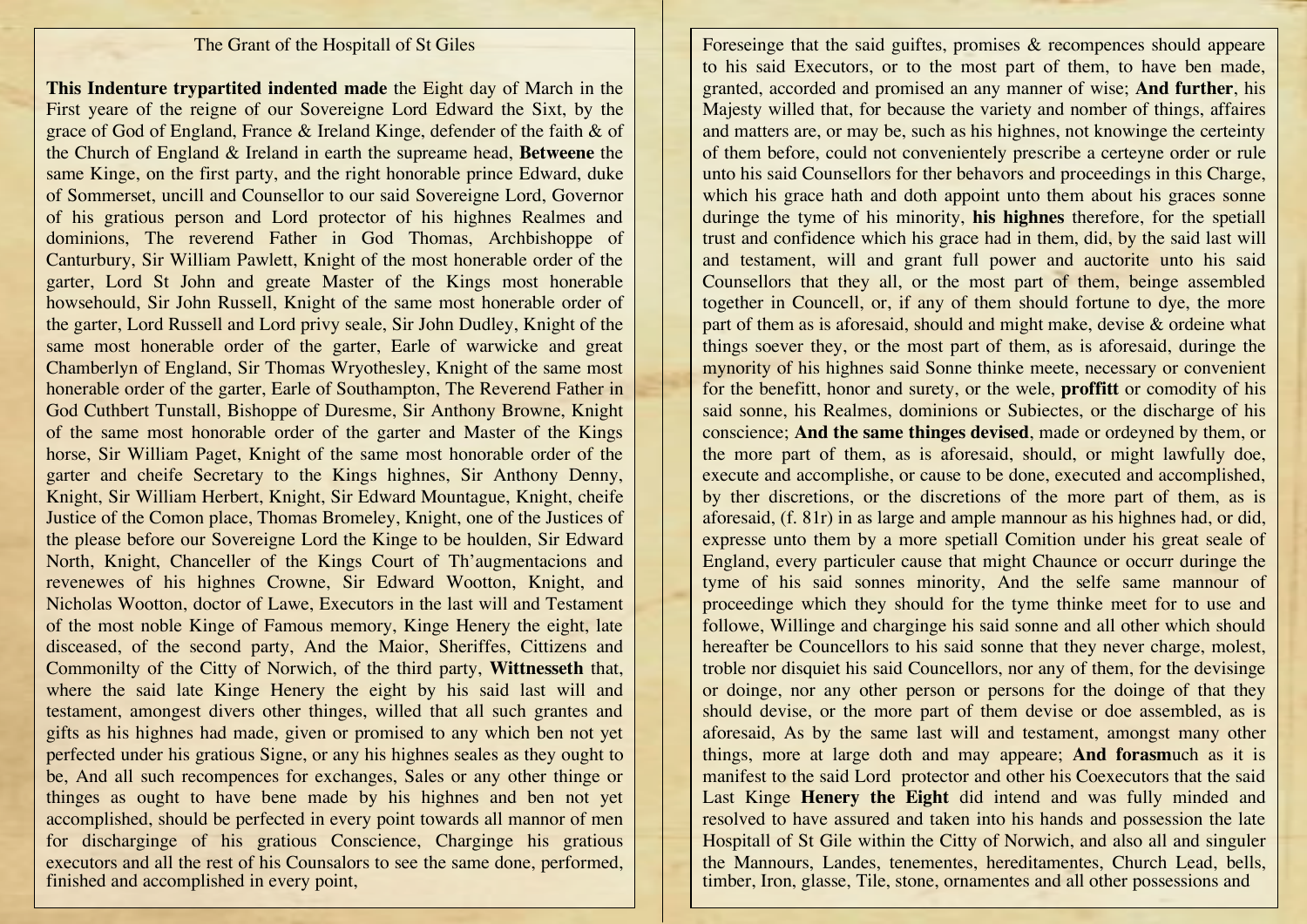things of the same late Hospitall, and all other Hereditamentes hereafter in this present Indenture expressed and declared, for and to the intent and purpose to have given and granted the same to the Maior, Sheriffes, Cittizens & Commonilty of his said Citty of Norwich and to their Successors for ever, [and] to have clerely discharged  $&$  exonerated the same of all first fruites and tythes for the Causes and consideracions hereafter in this present Indenture spetified and conteyned; And also further intended for the same causes & consideracions to have given and granted Lycence to the said Maior, Sheriffes, Cittizens & Commonilty and their Successours to have had, received and taken to them & their Successours, aswell of his highnes, his heires and successours, as of any other person or persons, bodyes politike or Corporall, Mannours, Lands, tenementes & hereditamentes to the cleare yearely value of two hundred poundes or under, aswell within the said Citty of Norwich as else wher within the Realme of England or other his graces dominions; **And**, forasmuch also as the said late Hospitall, Mannours, Landes, tenementes, hereditamentes & other things so purposed and minded to have bene given by the said late Kinge to the said Maior, Sheriffes, Cittizens & Commonilty and ther Successours wer not assured and taken into the hands & possetion of the said late Kinge, nor wer assured to the same Maior, Sheriffes, Cittizens and Commonilty and ther Successours in the life tyme of the same late Kinge, ne none other of his said Intentes accomplished or performed accordinge to his graces godly will and purpose in that behalfe, **Therefore the** Kings highnes that nowe is, mindinge the Accomplishment and performance of the will, premise, godly intent and purpose of his said most dere & intirely beloved father in that behalfe, And to the intent the said Maior, Sheriffes & Commonilty and ther Successours should have and enioy the said late Hospitall Lands, rentes, Hereditamentes and other things, accordinge to the will and intent of his said Father, with the consent of the said Lord protector and other his Coexecutors before rehersed, Mindinge also, accordinge to ther most boundinge dutyes, the very true accomplishment and performacon of the said will and testament, hath not onely assumed and taken into his said hands the said late Hospitall, with all the possessions & hereditamentes of the same, of the giftes, grantes and Surrender of the Master of the same late Hospitall & other havinge interest in the same, But also his Majesty is contented and pleased that the said Maior, Sheriffes, Cittizens & Commonilty shall have to them & ther Successours for ever the said late Hospitall, and all and singuler the Lands, tenementes, hereditamentes and other things hereafter in his Indenture spetified and conteyned, in like mannour & forme & for the same intentes and purposes as the said late Kinge **Henery the Eight**

intended, And as hereafter in this present Indenture is expressed and declared; Whereupon the said Maior, Sheriffes, Cittizens & Commonilty, yeildinge most humble thankes to the Kings Majesty, and prayinge dayly for the increase of his honer and continuance of his health, and for the Soule of the said Kinge Henery the Eight, his gratious Father, Mindinge also the accomplishment of all & every the said Godly Acts & ordinances which the said late Kinge intended to have prescribed, limited and appointed to have bene executed, performed and done by the said Maior, Sheriffes, (f. 81v) Cittizens and Commonilty and ther Successours, and in this Indenture hereafter expressed and conteyned, **The same Maior**, Sheriffes, Cittizens & Commonilty most humbly besechinge the Kings Majesty that it may please his highnes to give & grant unto the said Maior, Sheriffes, Cittizens & Commonilty the said late Hospitall  $\&$  all  $\&$  singuler the Lands, tenementes, hereditamentes  $\&$ other things hereafter in this Indenture spetified and conteyned, And that it may be ordained, promised, Covenanted, granted & agreed betweene his highnes the said Lord protector & his said coexecutors And the said Maior, Sheriffes, Cittizens and Commonilty in manner & forme hereafter ensuinge:

**In consideracion whereof**, and for and in Accomplishment of the said will and Testament of the said late Kinge Henery the eight, Our said Sovereigne Lord the Kinge that now is, with the advise and consent of the said Lord protector & other his said coexecutors, Is pleased and contented to promise and grant, and by theise presentes promiseth & granteth, and the said Lord protector and his said Coexecutors covenaunten, & by theise presentes graunten, to and with the said Maior, Sheriffes, Cittizens & Commonilty and ther Successours that the same our Sovereigne Lord the Kinge, by his graces Letters pattents in due forme to be made under his great Seale of England before the feast of the Nativity of St John the Baptist [24 June] next ensuinge the date hereof, will and shall give and grant unto the said Maior, Sheriffes, Cittizens and Commonilty all that Site, Circuit, Compasse & precinct of the said late Hospitall of St Gile within the Citty of Norwich in the parishe of St Ellen next the Bishoppe gate ther [*margin*: The Grant of the Hospitall of St Giles], And all the Church of the same late Hospitall and the said Belles, Timber, Iron, glasse, tyle and stone of the same Church and late Hospitall, & all the ornamentes of the same Church and late Hospitall, And all plate, stuffe of Howshould & other things to the same Church & late Hospitall, or to eyther of them, belonginge or apperteyninge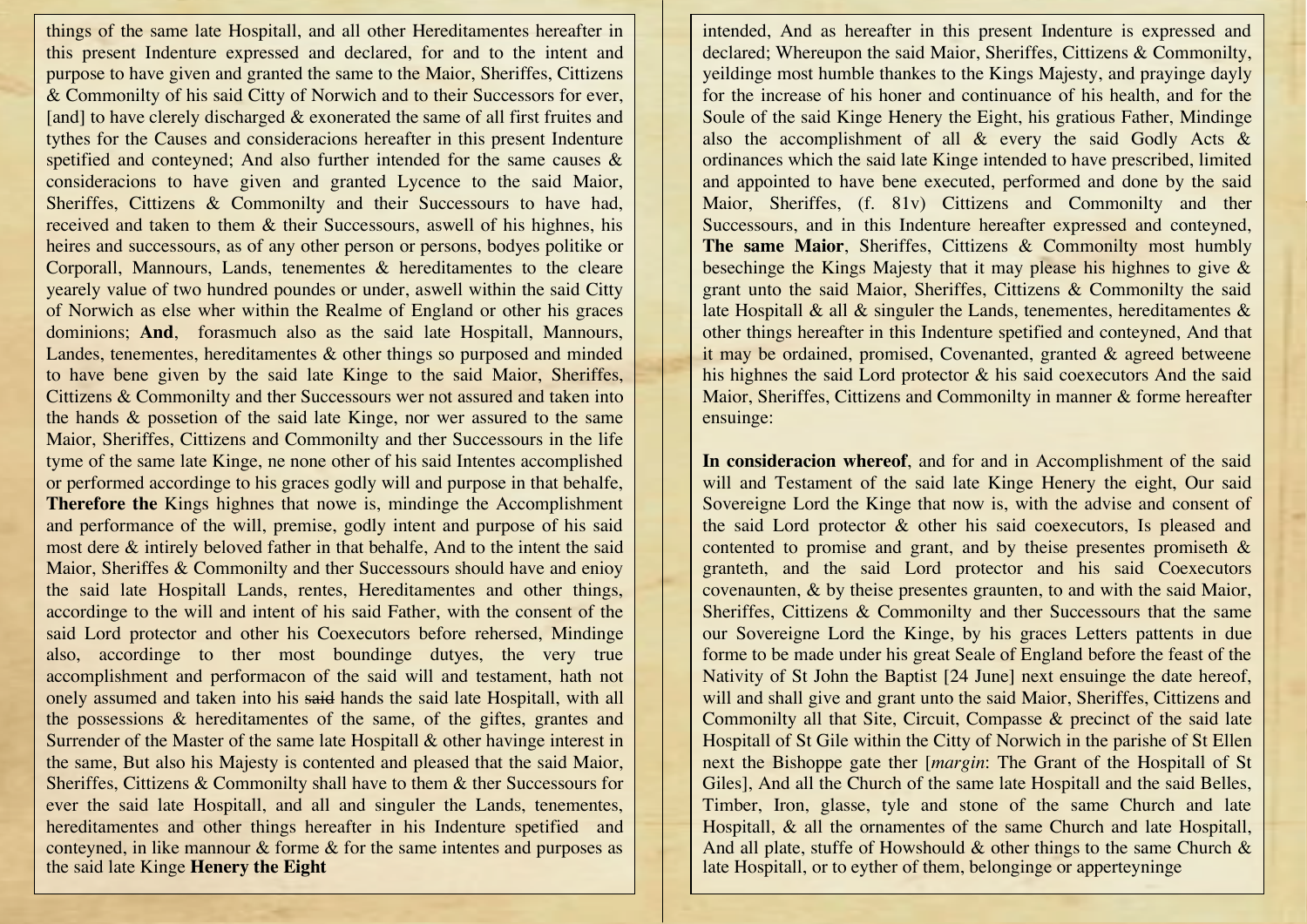And also all & singuler howses, buildinges, gardens, meadowes, mannours, messuages, lands, tenementes & all other his graces possessions and Hereditamentes within the Site, circuit, compas or precinct of the said late Hospitall, And also all & singuler his graces mannours, parsonages, messuages, Mylles, Howses, buildings, lands, tenementes, meadowes, feedings, pastures, woodes, underwoods, rentes, revercions, services, Courts, leets, perquesites & proffittes of Courtes & leetes, vewse of frankplege, Advousions, tythes, oblig oblacions, pencions, porcions, wayves, strayes, wardes, marriages, releifes, hariots, escheates, warrens, fold courses, and all other his graces Hereditamentes, with all and singuler ther appurtenaunces, aswell spirituall as temporall, of whatsoever kind or nature they bin of, or by whatsoever name or names the same bin knowne, reputed or taken, scituate, lyinge or beinge in the said Citty of Norwich and in the Countyes of Norffolk, Suffolk, Essex & Citty of Norwich, or any of them, or else wher within the Realme of England, to the said late Hospitall of St Gile lately belonginge or apperteyninge, or which at the tyme of the disolucon of the said late Hospitall wer knowen, reputed, taken, used, occupied or letten as part, parcell or member of the same late Hospitall, or of any of the possessions thereof, And also all that the parishe of Church of St Ellen in Holmestreet within the said Citty of Norwich, And the rectory and parsonage of the same parishe Church of St Ellen in Holmestreet aforesaid, or by whatsoever other name, or names, the same Church is called or knowen, And the steple, bells, lead and site of the same Church, and all the tithes, oblacions, obvencions and offerings of the Inhabitants of the same parishe from henceforth for the tyme beinge, And all Messuages, Lands, tenementes, hereditamentes, pencions, porcions and other proffittes, revenewes, comodytyes and possessions, as well spirituall as temporall, of the same parishe Church of St Ellen, or to the same rectory, parsonage or parishe Church, or to the parson of the same in the right of the same Church belonginge, or in (f. 82r) any wise apperteyninge, **To have and to hold** the said Site of the said late Hospitall and the said parsonage of St Ellen, and all & singuler the said Mannours, Messuages, Lands, tenementes, tythes, oblacions and all other the premisses with all & singuler ther appurtenaunces to the said Maior, Sheriffes, Cittizens & Commonilty and ther Successours for ever, To hould of our said sovereigne Lord the Kinge, his Heires & successours in **Soccage** by fealty onely and not in cheife, And yeildinge yearely unto our said sovereigne Lord the Kinge, his heires and successors nyne poundes of lawfull money of England to be paid yearely at the feast of St Michaell the Archangell [29 September] in the Court of Augmentacions and revenuse of our said sovereigne Lord the Kinges Crowne ffor all mannur of other rentes, services and demands therefore to our said sovereigne Lord the Kinge, his heires or successours to be yelden, done or paid.

**And alsoe** our said sovereigne Lord the Kinge, for and in further accomplishment of his said Fathers will & testament, is further pleased, and by the advise  $\&$  concent of the of the said Lord protector  $\&$  his said coexecutors is contented, and by theise presentes willeth, comandeth & ordeineth that the said late Hospitall of St Gile shalbe from henceforth a place and howse for the releife of poore people, and shalbe called **Gods howse**, or the howse of the poore in Holmestreet within the Citty of Norwich, of the foundacon of Kinge **Edw**ard the sixt & Kinge **Henery the eight**, his most noble father [*margin*: The Title or name of the Hospitall of the foundacon of Edward the Sixth, King of England & cetera], And that the Church ther shalbe the parishe Church of St Ellen, as heretofore it hath bene used for divine service, with all mannur of Sacramentes & Sacramentalles to be from henceforth said, songe & ministred ther, aswell to the parishe of St Ellens parishe [*sic*] in Holmestreet aforesaid for the tyme beinge and to the Inhabitants within the Site of the said late Hospitall for the tyme beinge, As also to the poore people, officers and Ministers from henceforth to be resident or commorant within the precinct of the said late Hospitall, And that all howses, buildinges, ground  $\&$  soyle within the said site of the said late Hospitall shall hereafter be called gods howse, or the howse of the poore, as is aforesaid, And from henceforth shalbe accepted & taken to be part & parcell of the said parishe & parishe Church of St Ellen in Holmestreet aforesaid, and of none other parishe, Any thinge heretofore used to the contrary hereof in any wise notwithstandinge**.**

**And our said** sovereigne Lord the Kinge is also further pleased and contented,  $\&$  by the said advice  $\&$  consent of the said Lord protector  $\&$  his said coexecutors further willeth & ordeineth, that ther shalbe from henceforth for ever in the said parishe Church of St Ellen one Preist suffitiently learned to serve the cure ther [*margin*: A Priest], which shalbe called the Curate, or Chapleyne, of the parishoners of St Ellens in Holmestreet next Bishopps gates & to the poore of Gods howse, or the howse of the poore aforesaid, And shall have for his yearely stipend or pencon Six poundes thirteene shillings fower pence, and a suffitient mantion howse for his habitacon within the Site & precinct of the said late Hospitall.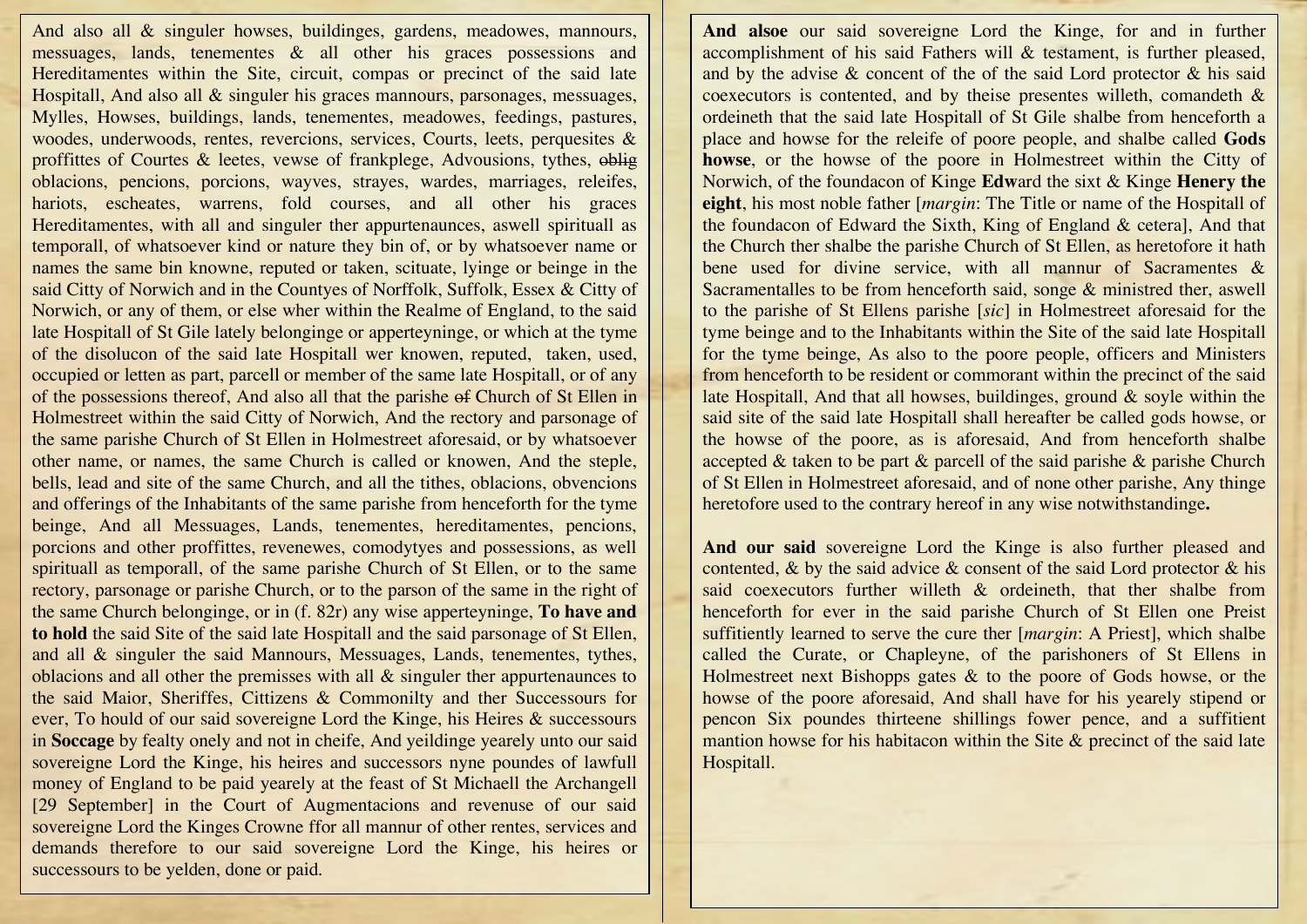**And** that ther shalbe for and in the same parishe Church one other preist suffitientely learned, which shalbe called the Visitor of the Guildhall in Norwich aforesaid, who shall attend to visitt the prisoners of the Guildhall aforesaid within the Citty of Norwich, [*margin*: The Visitor to Accompany such a goe to Execucon] and from tyme to tyme to say and doe devine service and Masse in the Chappell of the said Guildhall, and to minister Sacramentes to the prisoners ther, as hereftofore hath bene accustomed, And also shalbe confessor to the said prisoners & accompany such as shall goe to execucon, and shalbe allwayes resident ther for the same purpose, And shall have for his yearely stipend or pencion Six pounds, and a suffitient mantion howse for his habitacon with in the said Site & precinct of the said late Hospitall.

**And alsoe that** ther shalbe from henceforth for ever at the said late Hospitall one scholemaster [*margin*: one Scholemaster] & one (f. 82v) Usher under him, suffitientely learned in the Lattin tonge & meete & able for ther Lerninge, discretion and other vertuous qualityes to teach and Learne Children the art or scyence of Grammer, which Scholemaster and usher shalbe attendant ther for the Instruction and teachinge of the said Children, ther by them to be instructed and taught the said Art & science of Grammer from tyme to tyme freely without any reward other then they ther Stipends and Salarys, And shall have for ther salaryes or stipends yerely xvj  $^{\text{li}}$  xiij<sup>s</sup>iiij<sup>d</sup> [£16 13*s* 4*d*], That is to say to the Sholemaster for his yearely stipend Tenne poundes, And the said Usher for his yearely stipend six pounds xiij<sup>s</sup> iiij<sup>d</sup> [£6 13s 4d], and convenient mantion howses for ther habitacions & dwellinges within the said site of the said late Hospitall.

**And also our** said Sovereigne Lord the Kinge is further pleased and contented,  $\&$  by the said advise and consent of the said Lord protector  $\&$  his said Coexecutors promiseth and granteth, & the said Lord protector & his said coexecutors Covenanten & granten by theise presentes, to & with the said Maior, Sheriffes, Cittizens & Commonilty that the same our Sovereigne Lord the Kinge shall by his graces said Letters pattentes, in due form to be made under his great Seale of England, give & grant lycence to the said curate, or Chaplin,  $\&$  the said Vis<sup>[it]</sup>or, Scholemaster  $\&$  Usher  $\&$  every of them [that] they] may have, receive and take of the gift & grant of the said Maior, Sheriffes, Cittizens & Commonilty & of their Successours from tyme to tyme severall gifts and grantes to be made in writinge under ther Common Seale to the said Chapline, visitor, Scholmaster and Usher & every of them for the tyme beinge of their said severall stipendes & manciones,

**To have and to hold** the same Stipendes & manciones to them & every of them so longe and duringe such tyme as the same Chaplin, Visitor, Schoolemaster & Usher shall demeane them selves well & to be of good and honest behavior and conversacon, and shall dilligentely execute and doe their office [*margin*: To continue soe Long as the afore mencioned officers shall demeane themselves well].

**And over this** our said Sovereigne Lord the Kinge is further pleased & contented, and by the said advice and concent of the said Lord protector & his said coexecutors promiseth and granteth, And the said Lord protector & his said coexecutors Covenanten & granten, & by theise presentes to and with the said Maior, Sheriffes, Cittizens & Commonilty & ther Successours, that the same Maior & his Successours, Maiors of the said Citty for the tyme beinge, with the Assent of the most number of the Aldermen of the said Citty for the tyme beinge, shall from tyme to tyme have the nominacon and appointment of the said Chapline, Visitour, Scholemaster & Usher, and of every of them, And of all other the officeres & Ministeres of the said late Hospitall, Hereafter named, & of every of them [*margin*: The Maior & Maior part of the Aldermen to have the nominacon of the said officers & of all other officers and Ministers of the same].

**And also** that it shall and may be lawfull to the said Maior of the said Citty for the tyme beinge & his successours, with the assent of the most number of the Aldermen of the said Citty for the tyme beinge, to amove, expell and put out from ther roomes & offices the said Chaplin, Visitor, Scholemaster and Usher and every of them & ther Successours, & the Successours of every of them, And all other Ministers and officers which shalbe in the said howse of the poore, and every of them and ther Successours, & the Successours of every of them, [*margin*: The Maior & Maior part of Aldermen for good cause to Displace any officer or Minister for any notable crime, offence or negligence to be comitted by the said Chapline, Visitor, Schoolemaster and Usher, and other the said officers & Ministeres of the said late Hospitall, or by any of them, or for disobeyinge or not doinge & performinge of such good & reasonable rules, ordinances and preceptes as shalbe hereafter prescribed, assigned or appointed to them, or to any of them, by the said Maior, Sheriffes, Cittizens & Commonilty or ther Successours to be done, executed or performed.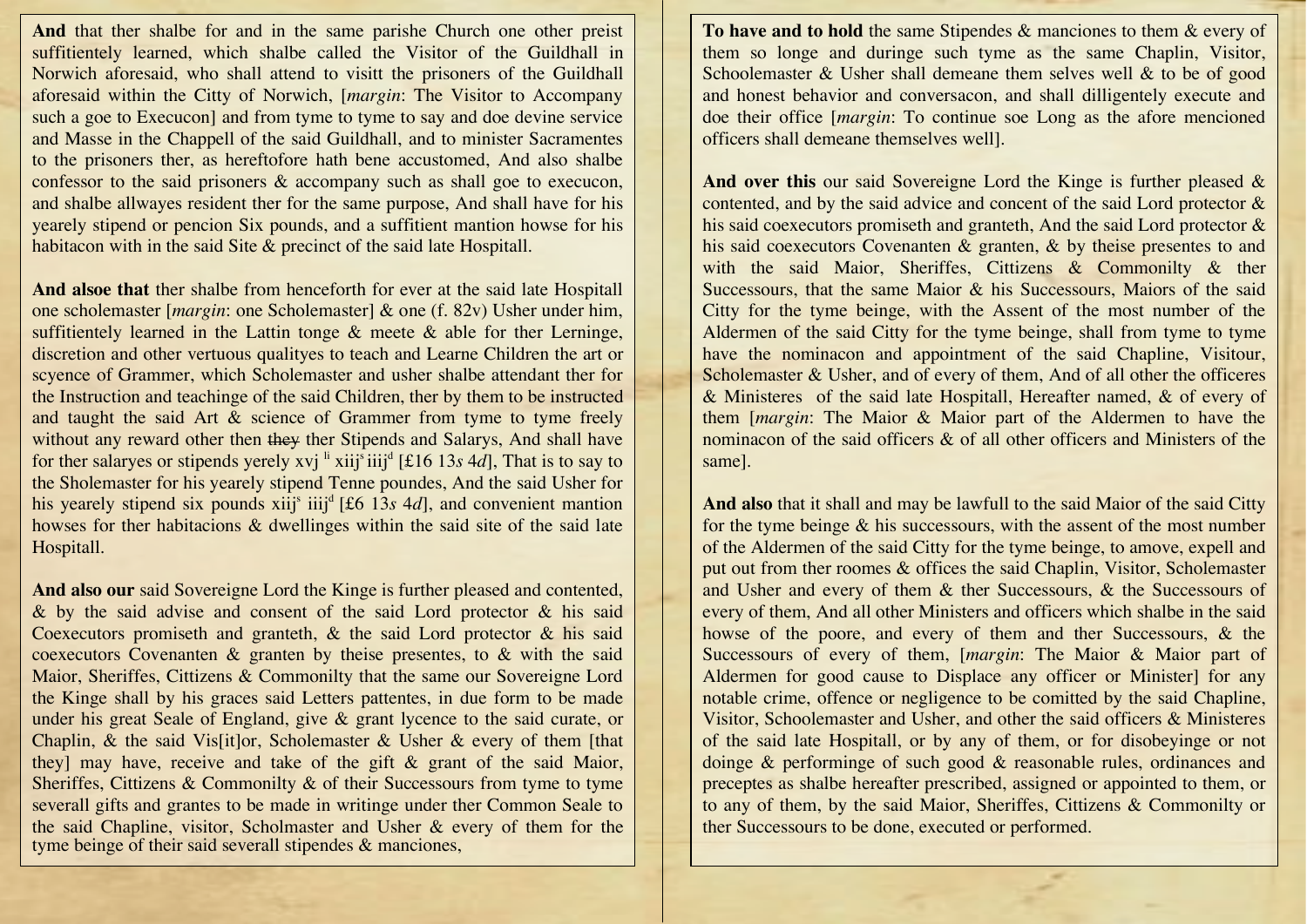**And the said Maior**, Sheriffes, Cittizens and Commonilty, for them and their Successours, Covenanten and by theis presentes graunten to and with our said Sovereigne Lord the Kinge, the said Lord protector & his said coexecutors that they, the same Maior and his Successours, maiors of the said Citty for the (f. 83r) tyme beinge, with the assent of the greater number of the Aldermen of the said Citty for the tyme beinge, shall within the space of two monthes next after any of the persons aforesaid shalbe amoved from any of their said roomes or offices, as is aforesaid, name, assigne  $\&$  appoint one other able, meete  $\&$ convenient person to the same roome, office and promocon from which any such person shalbe soe amoved, expelled or put out.

**And also** the said Maior, Sheriffes, Cittizens & Commonilty for them & ther Successours covenanten and granten by theise presentes to and with our said sovereigne Lord the Kinge, the said Lord protector & his said coexecutors that they, the same Maior, Sheriffes, Cittizens & Commonilty and ther Successours, shall, within the space of six months next after the date hereof, [*margin*: To make graunts & assureances under the Common Seale to the said Officers] make, or cause to be made, to the said Chapline, Visitor, Schoolemaster and Usher, and to every of them, severall and suffitient giftes, grantes & assurances by wrytinge under the Comon Seale of ther said severall stipends & mantions to be severally given and granted to them out of the possessions of the said late Hospitall within the said Citty, with suffitient Clauses of distresse for the non payment of the same Stipendes, **To have and to hold** the said Stipendes to them & every of them so longe & duringe such tyme as they and every of them shall demeane themselves well & byn of honest & good conversacon & shall diligentely execute, performe & done ther said offices**.**

**And also** that the same Maior, Sheriffes, Cittizens & Commonilty and ther Successours shall from tyme to tyme make like grantes and assurances to every of the same officers within the space of one month next after any such officer shalbe named & appointed to any of the same offices.

**And also the** said Maior, Sheriffes, Cittizens & Commonilty, for them & ther Successors, further Covenanten  $\&$  granten by theise presentes to  $\&$ with our said Sovereigne Lord the Kinge, the said Lord protector & other his said Coexecutors that they, the same Maiors, Sheriffes, Cittizens & Commonilty and ther Successours, at their proper costes and charges, shall from and after the end of Six months next after the date hereof provide, find  $\&$  mayneteyne continually  $\&$  for ever at the said site of the said late Hospitall of St Gile, hereafter to be called Goddes howse, or the howse of the poore, suffitient and convenient lodginge, meate, drinke, beddinge, wood & all other thinges necessary for Forty poore persons to be resident lyinge, abidinge and found from tyme to tyme in the said late Hospitall, And fower women to make the beddes, washe and attend upon the same poore persons, And shall pay yearely to every of the same fower women thirty thre shillings & fower pence for ther wages and apparrell, The same Fourty poore persons & every of them to be all waies removable from day to day, weeke to weeke, month to month and tyme to tyme, And other to be taken and received into their roomes & places, at & by the discretion of such person and persons as shalbe named & elected from tyme to tyme by the Maior of the said Citty for the tyme beinge, with the assent of the most part of the said Aldermen for the tyme beinge, to omit, receive, take & remove in to & from the said Howse of the poore, or goddes howse, the said Forty poore persons.

**And also** that they, the same Mayor, Sheriffes, Cittizens & Commonilty and their Successours, shall at ther like costes and charges continually and for ever provide and find at the said late Hospitall to be called Goddes howse, or the howse of the poore, as is aforesaid, one convenient & suffitient person to be cater, or steward, of and for the provision of the poore ther [*margin*: A Steward], And shall give, pay and allowe unto him yearely one coate, or gowne, of the price of  $x^s$  [10 $s$ ] for his Livery, Forty shillings for his wages and suffitient meate & drinke in the said Howse, **And also** shall at their like costes and charges continually and forever provide and find ther one other Suffitient and convenient person to be the rent gatherer, [*margin*: A Collector of the rents] or Collector of the rentes and revenues of such possessions as shalbe given to & for the sustentacon of the said poore persons and other the premisses, And shall give & allowe yearely unto him for his office iij [blank]; (f. 83v)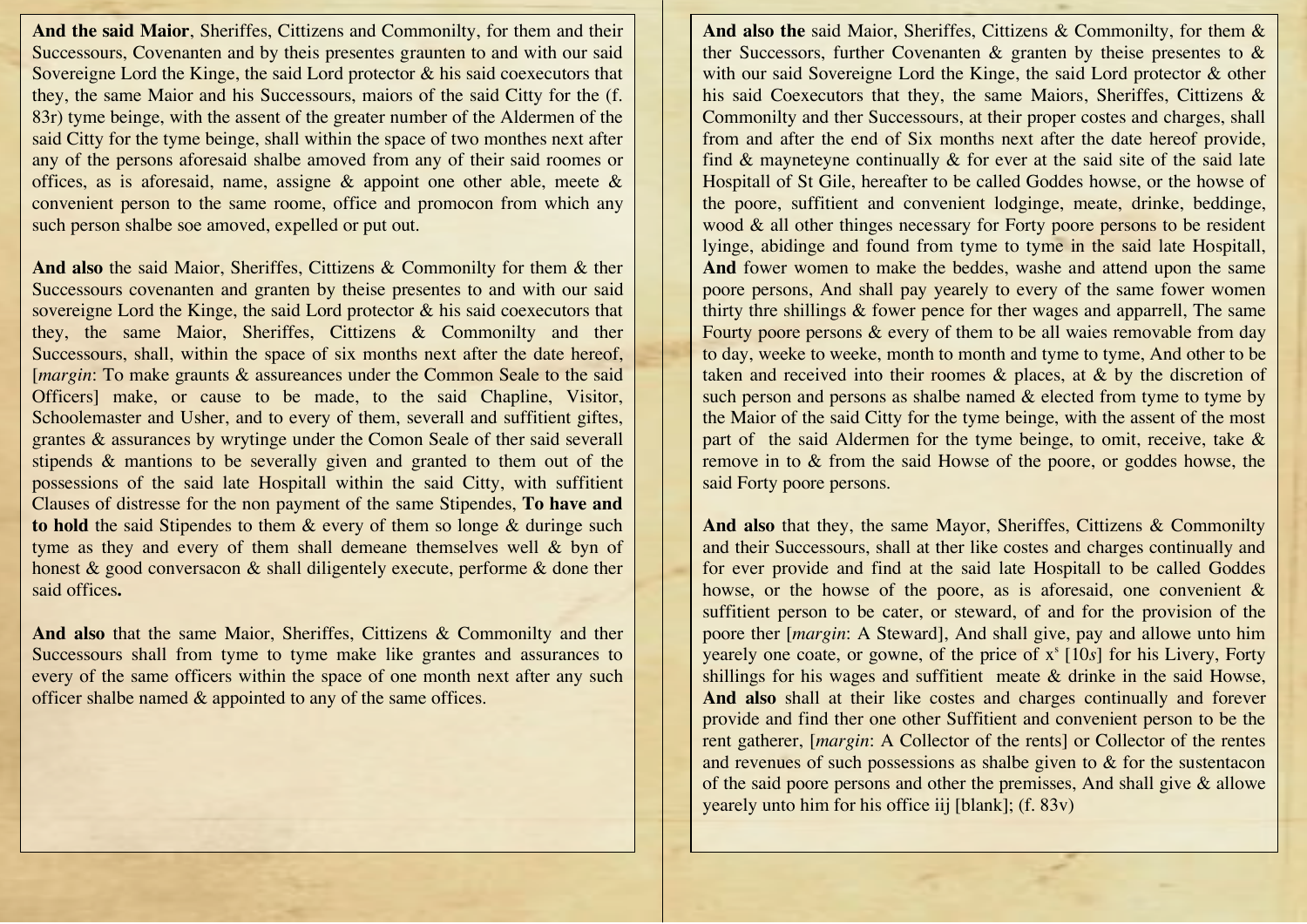And also shall at their like costs and charges continually and for ever provide and find ther one other suffitient person and convenient person to be Porter and Butler of the said late Hospitall, [*margin*: A Porter & Butler] and shall give, pay and allowe unto him yearely one Coate, or gowne, of the price of Tenn Shillinges for his Livery, xxvj <sup>s</sup> viij<sup>d</sup> [13*s* 4*d*] for his wages & suffitient meate & drinke in the said Howse, And also shall at ther like costes and charges continually and for ever provide & find ther on other suffitient and convenient person to be Baker and br[e]wer of the said late Hospitall, [*margin*: A Baker and Brewer] and shall give, pay and allowe unto him yearely one gowne, or coate, of the price of x<sup>s</sup> [10*s*] for his Livery, xxvj<sup>s</sup> viij<sup>d</sup> [13*s* 4*d*] for his wages and suffitient meate and drinke in the said howse**.**

**And our** said sovereigne Lord the Kinge, in consideracon of the great Charges which the said Maior, Sheriffes, Cittizens and Commonilty and their Successours shall susteyne and beare yearely for the Cawses above remembred, is pleased and contented, and by the said advise and consent of the said Lord protector and his said Coexecutors promiseth and granteth, & the said Lord protector Covenanten and granten by theise presentes to and with the said Maior, Sheriffes, Cittizens & Commonilty that the same our Sovereigne Lord the Kinge, by his graces said Letters patentes, shall give & grant to the same Maior, Sheriffes, Cittizens and Commonilty lycence, full power & authority to take and receive to them & their Successours for ever to the use, sustentacon and mayntenance of the premisses by purchase, bargaine, sale, alienacon, gift, grant, Legacy, bequest or otherwise, aswell of his highnes and of his heires and successours, Kinges of this Realme, As of any other person or persons, bodyes politique and corporate, Mannours, parsonages, Lands, tenementes, tythes, rentes, revercions or other revenues, possessions or hereditamentes to the yearely value of two hundred powndes or under, over and above the Mannours, Lands, tenementes & hereditamentes abovesaid, Aswell within the Citty of Norwich as els wher with in the Realme of England or in Wales or in any other the Kinge his dominions, Although the same Mannours, parsonages, Lands, tenementes, tythes, rentes, revercions, revenues, possessions or Hereditamentes be or shalbe houlden of the Kinge his Majesty, his heires or successors in cheife or otherwise, The Statute and Statutes whereby it is provided and enacted that Landes & tenementes should not be putt to mortmayne, or any other Act or statute heretofore made or hadd to the Contrary, or any other Lawe, Custome, provision, matter or cause in any wise to the Contrary notwithstandinge.

**And the said Mayor**, Sheriffes, Cittizens and Commonilty doe Covenant, promise and grant for them and ther successours to and with our said Sovereigne Lord the Kinge, his heires and Successours that the hole yearely proffittes and revenues of the said Mannours, Lands, Tenementes, tythes, possessions, Hereditamentes and other the premisses appointed to be given and granted to the said Maior, Sheriffes, Cittizens & Commonilty and ther Successours, And which the same Maior, Sheriffes, Cittizens & Commonilty shall buy & purchase, or that shalbe given to them by reason of the said Lycence, over and besides the findinge of the said Chaplin, Visitor, Schoolemaster and Usher & other necessary Ministers & officers as are before appointed to be found by the said Maior, Sheriffes, Cittizens & Commonilty, And over and besides the maynteyninge of the necessary reparacions and buildinges of the said late Hospitall and of other the premisses, shall holly be bestowed, employed and goe to the releife & sustentacon of the poore.

**And our said** Sovereigne Lord the Kinge is further pleased and contented, and by the said advise and consent of the said Lord protector and his said coexecutors promiseth and granteth, And the said Lord protector and his said coexecutors covenanten & granten by theise presentes, to and with the said Maior, Sheriffes, Cittizens and Commonilty that the same our Sovereigne Lord the Kinge, by his graces said Letters pattentes, shall accquitt (f. 84r) and discharge aswell the same Maior, Sheriffes, Cittizens and Commonilty and their Successours, as the said Chapline, visitor, Schoolemaster & Usher, and other the said officers and Ministers of the said late Hospitall, and every of them and their Successours & the Successours of every of them, And all & every their pencions, Salaryes and Stipends, **As also** the said Mannours, parsonages, Landes, tenementes & other the premisses to be given and granted to the same Mayor, Sheriffes, Cittizens & Commonilty and their Successours by the Kinges highnes in forme aforesaid, And all other Mannours, Landes, tenementes and Hereditamentes which the said Maior, Sheriffes, Cittizens & Commonilty or their Successours by reason of the said Licence or otherwise shall hereafter have by the gifte, grant, bequest, bargaine or sale of the Kinges highnes, his heires or Successours, or of any other person to the use and intent aforesaid, of all & all manner of tenthes and First fruites, And of all and singuler somme and summes of money for and in the name of tenth, or yearely tenth part, or for, or in, the name of First fruites of the said late Hospitall, mannours, parsonages Landes, tenementes and other the premisses to be given & granted by our said Sovereigne Lord

to the said Maior, Sheriffes, Cittizens & Commonilty and their Successours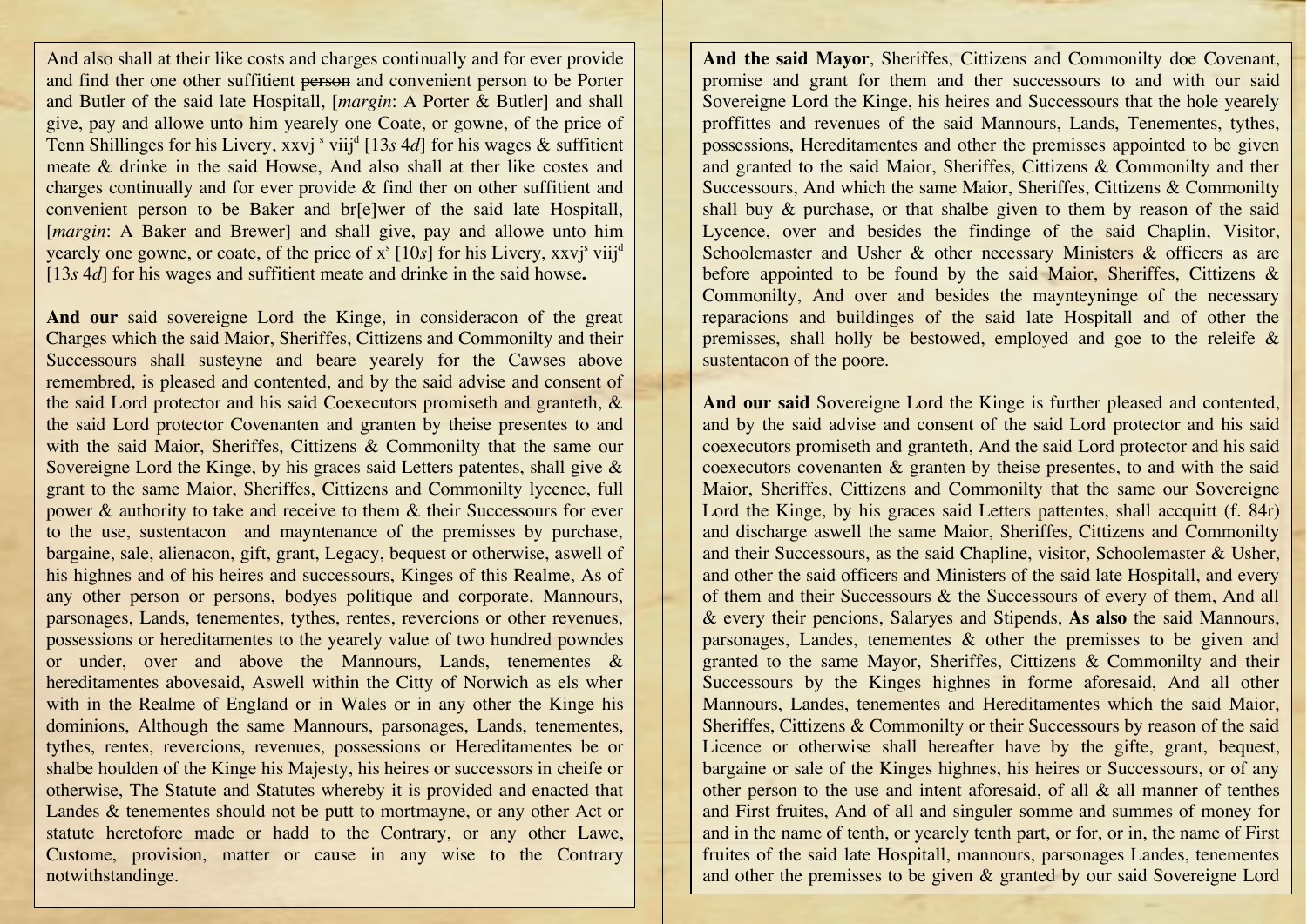to the said Maior, Sheriffes, Cittizens & Commonilty and their Successours by the said Letters pattentes, or of any other Mannours, Landes, tenementes or hereditementes or [*sic*] which the same Mayor, Sheriffes, Cittizens & Commonilty or ther Successours shall hereafter have and obteyne by guift, grant, will, legacy, bequest, bargaine or sale of any person, or persons, by vertue of the said Licence to be granted in fourme aforesaid, due and payable, or to be due or paid, to our said Sovereigne Lord the Kinge, his heires or Successours by the said Maior, Sheriffes, Cittizens & Commonilty or their Successours, or by the said Chapline, Visitor, Schoolemaster, Usher & other the said officers & Ministers of the said late Hospitall, or by any of them, or by their Successours, or by the Successours of any of them, by reason of the Act of parliament made and provided in the xxvj<sup>th</sup> yeare of the reigne of the said late Kinge Henery the eight for and concerninge the grantinge or payment of tenthes and first fruites to his highnes, his heires and successours, or by reason of any other Act, provision or lawe made for the payment of first fruites and tenthes, And that aswell all and singuler the premisses, as also the said Mannours, Landes, tenementes and Hereditamentes, And that the said Maior, Sheriffes, Cittizens & Commonilty and their Successours, And the said Chaplin, Visitor, Schoolemaster, Usher and all the said officers & Ministers of the said late Hospitall, and every of them and ther Successours, & the Successours of every of them, shalbe by the said Letters pattentets clerely and fully discharged, pardoned & acquitted of, and for, all and all manner of Intrusions comytted, or to be comitted, And of, & for, all manner of fines, forfatures, paynes and sommes of money lost, due or forfated, or to be lost, due or forfeted, to our Sovereigne Lord the Kinge, his heires or Successours by, or for, the not findinge of suertyes for the true payment of the said first fruites, or by, or for, the non payment of the said first fruites and tenthes, or any parcell thereof, made in the said  $xxvj<sup>th</sup>$  yeare of the reigne of the said late Kinge, The same Act, or any other Statute, Act, provision or Lawe heretofore had or made to the contrary in any wise, notwithstandinge, And that the said Letters pattents under the great Seale of England shalbe unto the Chancellor of the said Court of First fruites and tenthes, And to all other officers and Ministers of the same Court for the tyme beinge, a suffitient warrant and discharge for the exoneracon and allowance of the said first fruites and tenthes in manner & forme above written.

**And over this** our said Sovereigne Lord the Kinge is further pleased and contented, and by the said advise and consent of the said Lord protector & his said Coexecutors promiseth & granteth, And the said Lord protector & his said Coexecutors Covenanten & granten, by theise presentes to and with the said Maior, Sheriffes, Cittizens and Commonilty and their Successours that the said Maior, Sheriffes, Cittizens and Commonilty and their Successours shall from henceforth be Masters, rulers and governers of the said late Hospitall oredeyned nowe for the poore, And that they and ther successours for the tyme beinge shall have the order, rule and governance of the same late Hospitall, hereafter to be called Gods howse or the Howse of the poore as is aforesaid, and of the people ther, And shall have full power and authority to see & cause the rentes, revenues and profittes of the Landes and possessions of the same late Hospitall to be imployed  $\&$  bestowed to the releife of the poore people ther  $\&$  of other the Charges above remembred, accordinge (f. 84v) to the meaninge of the foundacon of the same, or otherwise as it shall please the Kinges Majesty for better orders to devise for the same.

**And to the intent** the said good and godly perpose may have good successe, to the honor and glory of God  $\&$  to the aid, helpe and releife of the poore, The Kings Majesty is further pleased and contented, & for him, his heires and Successours, by the said advise and consent of the said Lord protector & his said Coexecutors, promiseth and granteth, And the said Lord protector & his said Coexecutors Covenanten & granten, by theise presentes to and with the said Maior, Sheriffes, Cittizens & Commonilty and their Successours that our said Sovereigne Lord Kinge, his heires & successours from tyme to tyme at all times hereafter shall do & suffer to be done at the proper costes and Charges of the said Maior, Sheriffes, Cittizens and Commonilty and their Successours all and every such Act & Actes, thinge and thinges, be it by Letters pattents, confirmacon or otherwise, for the better or more profitt, assurance and makinge sure of the said Mannours, parsonages, tythes, Landes, tenementes  $\&$  all  $\&$  singuler the premisses appointed, or to be granted and made sure to the said Maior, Sheriffes, Cittizens & Commonilty & to their Successours, and for the sure erecton, foundacon  $&$  establishment of all  $&$  singuler other the purposes and effectes afore expressed in fourme aforesaid, As by the Learned councell of the said Maior, Sheriffes, Cittizens and Commonilty and ther Successours from tyme to tyme shalbe devised or advised, And that the said Maior, Sheriffes, Cittizens & Commonilty, by vertue of these presentes,